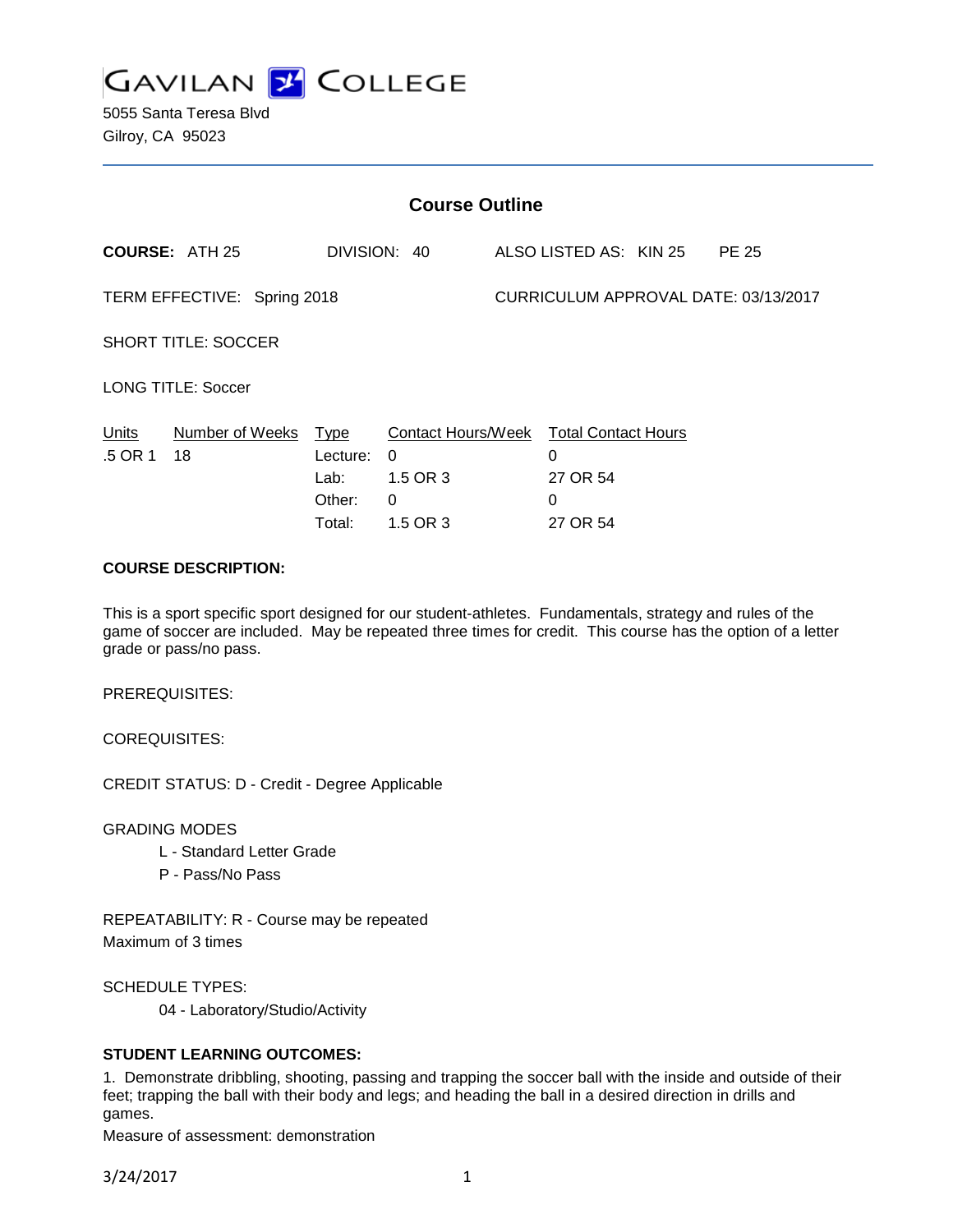Year assessed, or planned year of assessment: 2017

Semester: Summer

2. Describe the general strategies and rules of the game.

Measure of assessment: written exam, oral exam

Year assessed, or planned year of assessment: 2017

# **CONTENT, STUDENT PERFORMANCE OBJECTIVES, OUT-OF-CLASS ASSIGNMENTS**

Curriculum Approval Date: 03/13/2017

### 3 - 6 Hours

Content: Course description and methods of evaluation. An overview, including field markings and equipment required, will be provided. Introduce stretching and warm-up exercises appropriate for soccer. The fundamental skills involved in soccer will be described and demonstrated.

Student Performance Objectives: Demonstrate stretching and warm-up exercises utilized for soccer. Identify the field markings used in class.

### 6 - 12 Hours

Content: Warm-up running, stretching and ball handling drills. Introduction and/or review of trapping, passing and dribbling skills. This may include passing with the inside and outside of the foot; trapping using the sole, chest and leg; and various dribbling methods. Guided practice opportunities will be provided. Introduce heading the ball. Discussion of the positions on the field, each positions'' responsibilities, and methods for advancing the ball up the field. Scrimmage opportunities involving 3 on 2 and 2 on 1 offense vs. defense will be organized. Strategies for offensive and defensive play will be included. The rules of the game of soccer will be provided.

Student Performance Objectives: Demonstrate at least two methods each for trapping, passing and dribbling the soccer ball. Explain how to head the ball. Discuss the rules of the game and offensive and defensive strategies.

### 4.5 - 9 Hours

Content: Warm-up running, stretching and ball handling drills. Review and practice skills previously introduced and teach juggling the ball, starting with juggling on one knee then letting the ball drop to a foot. Then teach juggling with the head, knee and foot. Review trapping with the chest, then allowing the ball to drop to the knees and eventually the feet. Introduce the free kick, throw-in and penalty kicks. Scrimmage opportunities can be provided to allow students to utilize their skills.

Student Performance Objectives: Participate in skill tests. Demonstrate trapping, passing, dribbling, juggling and heading the soccer ball. Explain when free kicks, throw-ins and penalty kicks are used.

### 4.5 - 9 Hours

Content: Warm-up running, stretching and ball handling drills. Demonstrate the techniques of tackling and blocking and set up drills to allow students to practice these skills. Discuss the role and skills necessary for the goalkeeper. Guided practice opportunities will be provided.

Student Performance Objectives: Demonstrate proper tackling and blocking techniques. Participate as the goalie at least once during game play.

## 7.5 - 15 Hours

Content: Students will complete their warm-up running, stretching and line drills and then be divided into teams for game play. Emphasis will be on teamwork and execution of the fundamental skills.

Student Performance Objectives: Apply the skills learned throughout the class during game play. Participate in all aspects of the class.

2 Hours

## **METHODS OF INSTRUCTION:**

Lecture, demonstration, and guided practice.

## **METHODS OF EVALUATION:**

Skill demonstrations Percent of total grade: 60.00 %

3/24/2017 2